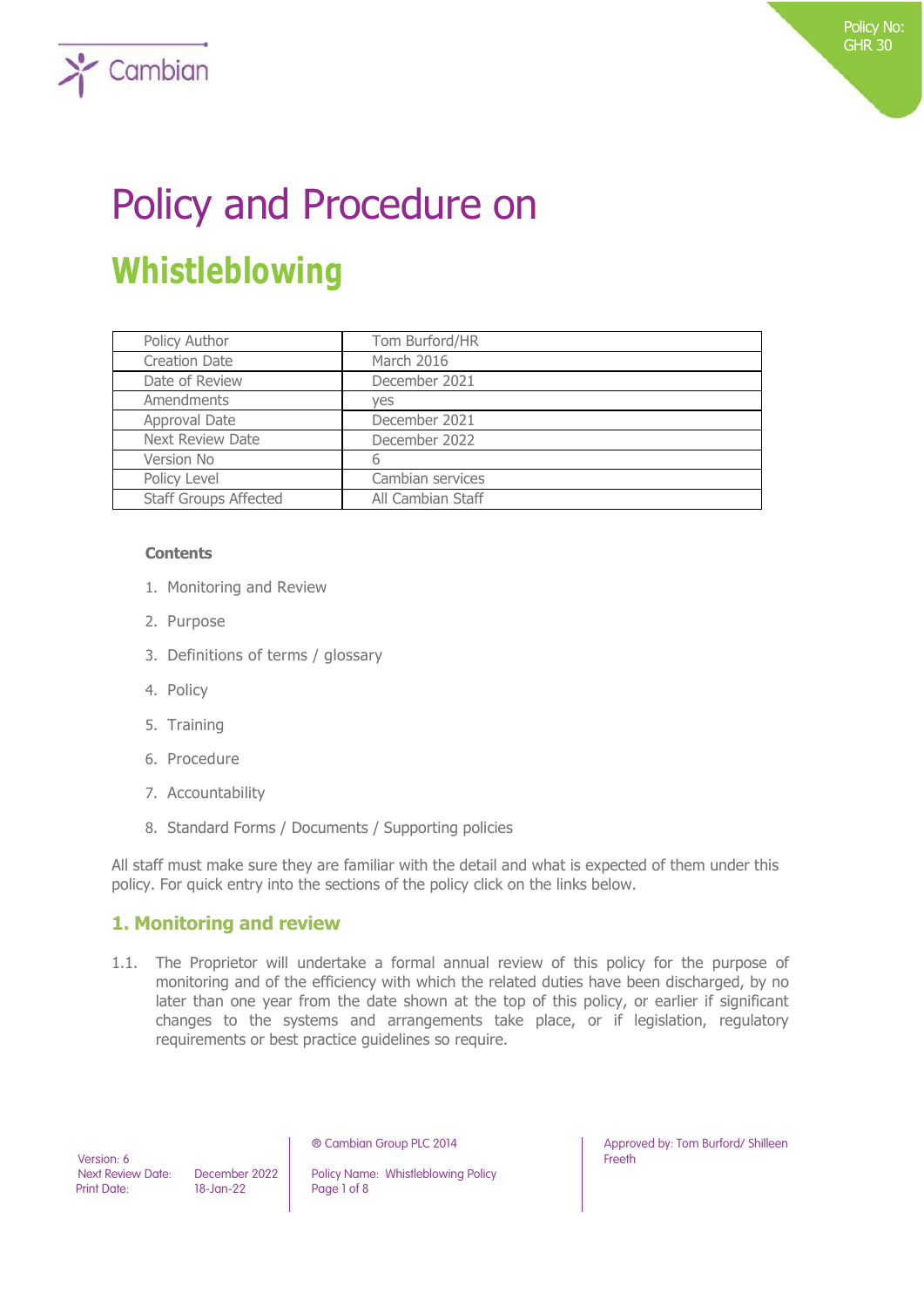

**Jeremy Wiles Group Executive Director – Children Services Date: December 2021**

## **2. Purpose**

- 2.1. We are committed to conducting our business with honesty and integrity, and we expect all colleagues to maintain high standards in accordance with our Code of Conduct (GHR: 37) and Code of Practice (GHR: 11). However, all organisations face the risk of things going wrong from time to time, or of unknowingly harbouring illegal or unethical conduct. A culture of openness and accountability is essential in order to prevent such situations occurring and to address them when they do occur. Whilst staff obviously forge friendships and allegiances to their colleagues, our primary loyalty at all times should be to those who use our services, and there is therefore a responsibility on every employee to report conduct that is of concern.
- 2.2. This policy ensures that Cambian complies with the Public Interest Disclosure Act 1998 (PIDA) which applies to almost all workers and employees who ordinarily work in Great Britain. The situations covered include criminal offences, risks to health and safety, failure to comply with a legal obligation, a miscarriage of justice and environmental damage.
- 2.3 The aims of this policy are:
	- To encourage colleagues to report suspected wrongdoing as soon as possible, in the knowledge that their concerns will be taken seriously, investigated as appropriate and that their confidentiality will be respected.
	- Employees and workers who make a 'protected disclosure' are protected from being treated badly or being dismissed. For a disclosure to be protected it must be made to an appropriate body. For example, disclosing a health and safety issue to the Health and Safety Executive is likely to be protected, but not if the concern was disclosed to the media.
	- To provide colleagues with guidance as to how to raise those concerns and receive feedback on any actions taken.
	- To reassure colleagues that they should be able to raise genuine concerns without fear of reprisals, even if they turn out to be mistaken.
	- To assure relatives, parents/guardians, placing authorities and inspection and registration bodies that Cambian gives high priority to securing the highest standards of behaviour from and amongst its employees.
- 2.4 This policy is intended to cover any serious concerns that someone has about any aspect of service provision or the conduct of a member of staff or others acting on behalf of Cambian. It does not form part of any employee's contract of employment and we may amend it at any time.
- 2.5 This policy is in line with:
	- Keeping Children Safe in Education (September 2021)
	- Working Together to safeguard Children (July 2018),
	- Children's Homes Regulations (April 2015)

| Version: 6               |  |
|--------------------------|--|
| <b>Next Review Date:</b> |  |
| <b>Print Date:</b>       |  |

December 2022 Policy Name: Whistleblowing Policy<br>
18-Jan-22 Page 2 of 8 Page 2 of 8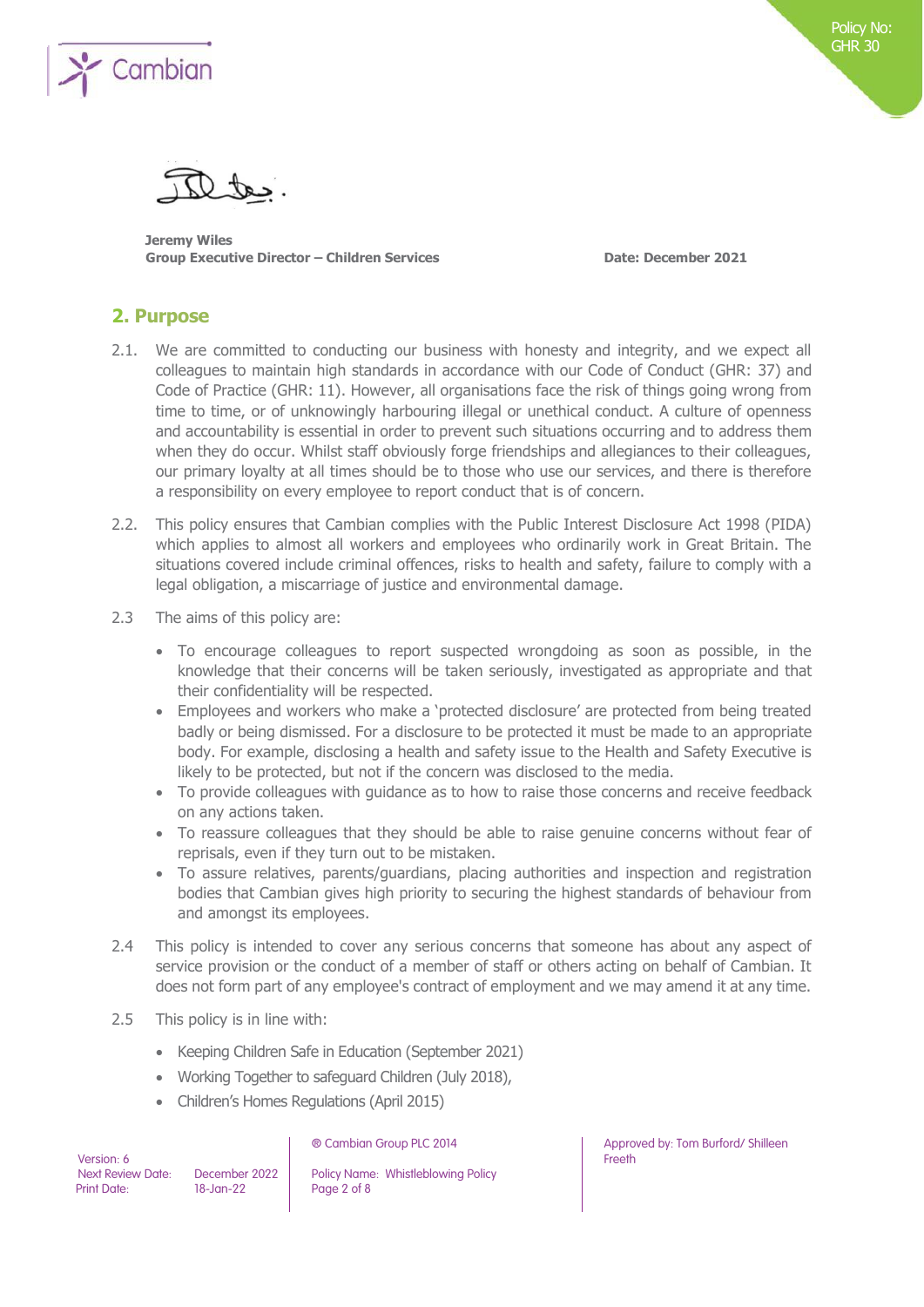

- Health and Social Care Act 2008 (Regulated Activities) Regulations , part 3 (2015)
- National Minimum Standards for Independent Health Care Services in Wales
- The Independent Health Care (Wales) Regulations 2011
- Social Services and Well-being (Wales) Act 2014
- The 20 Principles of The Francis Review 'Freedom to Speak Up' February 2015
- And giving due regard to Prevent Duty Guidance (March 2016),
- 2.6 This policy is made available to parents, carers, staff and individuals.

## **3. Definition of terms / Glossary**

- 3.1 Whistleblowing is the disclosure of information which relates to suspected wrongdoing or dangers at work. You are protected by law if you report any of the following;
	- suspicions or concerns regarding any type of abuse or potential harm to individuals in our care which for some reason cannot be raised under the normal safeguarding procedures as set out in our Child Protection and Safeguarding Policy 25;
	- criminal activity;
	- failure to comply with any legal or professional obligation or our regulatory requirements;
	- danger to health and safety;
	- bribery under our Anti-Bribery and Corruption Policy (GHR 31);
	- dishonesty, fraud or financial mismanagement;
	- breach of our internal policies and procedures including our Code of Conduct;
	- unauthorised disclosure of confidential information;
	- issues that are not being dealt with through clinical governance reviews or other legitimate avenues;
	- if you believe someone is covering up wrongdoing
- 3.2 A **whistleblower** is a person who raises a genuine concern relating to any of the above. All Proprietors and employees have a responsibility to carry out their duties to the highest standards of openness, probity and accountability. If you have any genuine concerns related to suspected wrongdoing or danger affecting any of our activities (a whistleblowing concern) you should report it under this policy.
- 3.3 The following complaints do not fall under Whistleblowing:

Personal grievances (for example bullying, harassment, discrimination) are not covered by whistleblowing law, unless your particular case is in the public interest. In those cases you should use the Grievance Procedure (GHR 29) or Harassment and Bullying Policy (GHR 02) as appropriate.

Guidance on associated terminology is set out below.

3.4 **Harassment:** A person is harassed when they are subjected to unwanted physical or verbal conduct which has the purpose or effect of violating their dignity or creating an intimidating, hostile, degrading, humiliating or offensive environment for them

Next Review Date: December 2022 Policy Name: Whistleblowing Policy<br>
Print Date: 18-Jan-22 Page 3 of 8 Page 3 of 8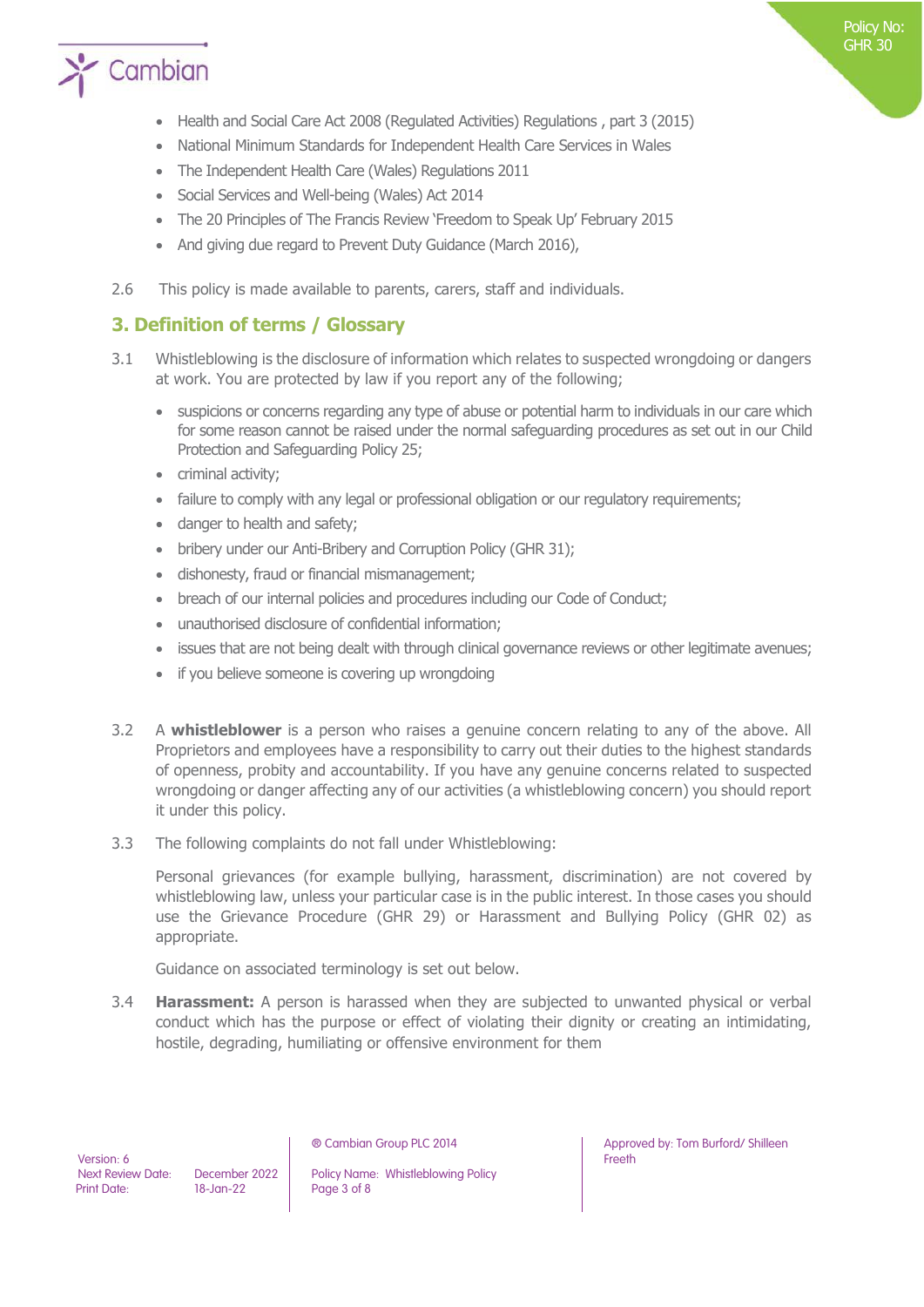

- a staff member shouting at, being sarcastic towards, ridiculing or demeaning a pupil or colleague;
- making physical or psychological threats;
- overbearing supervision;
- making inappropriately derogatory remarks about a pupil or colleague;
- persistent unfair assessment of a pupil or colleague's work;
- Unfairly excluding pupils from classes, projects or events.
- 3.6 Bullying does not include reasonable and constructive criticism of a pupil or colleague's work or behaviour.

## **4. Policy**

- 4.1. This policy applies to all employees (either full or part-time), bank workers or others on a temporary or casual contract, secondees, trainees, volunteers, interns or students, people involved in investigations, independent consultants, agents or sponsors for Cambian group and suppliers of services contracted to Cambian.
- 4.2 Where there is evidence of any criminal activity or child safeguarding issues, the police and/or the Local Safeguarding Children's Board (LSCB) / Child Protection Unit shall be informed immediately, in accordance with Cambian's Child Protection and Safeguarding Policy as appropriate.
- 4.3 If you are uncertain whether something is within the scope of this policy you should seek advice from the Director of HR, or from Public Concern at Work, an independent charity, whose contact details are set out in section 7.5
- 4.4 This policy does not release employees from their duty;
	- Of confidentiality in the course of their work
	- To undertake and participate in (as appropriate clinical governance reviews)
	- To participate in investigations
	- To follow company procedures.

## **5. Training**

- 5.1 Cambian will ensure that training courses which include whistleblowing will include awareness of how employees can raise concerns and highlight the whistleblowing helpline. Whistleblowing is covered in Cambian's e-learning modules (Myrus) – Safeguarding Children and Dealing with Concerns at Work. Whistleblowing is also incorporated into safeguarding workshops and induction courses.
- 5.2 Cambian will ensure that whistleblowing policy and procedure will also be discussed as part of the supervision programme and at staff meetings and other opportunities.

## **6. Procedure**

#### **Raising a whistleblowing concern**

Version: 6

Next Review Date: December 2022 Policy Name: Whistleblowing Policy<br>
Print Date: 18-Jan-22 Page 4 of 8 Page 4 of 8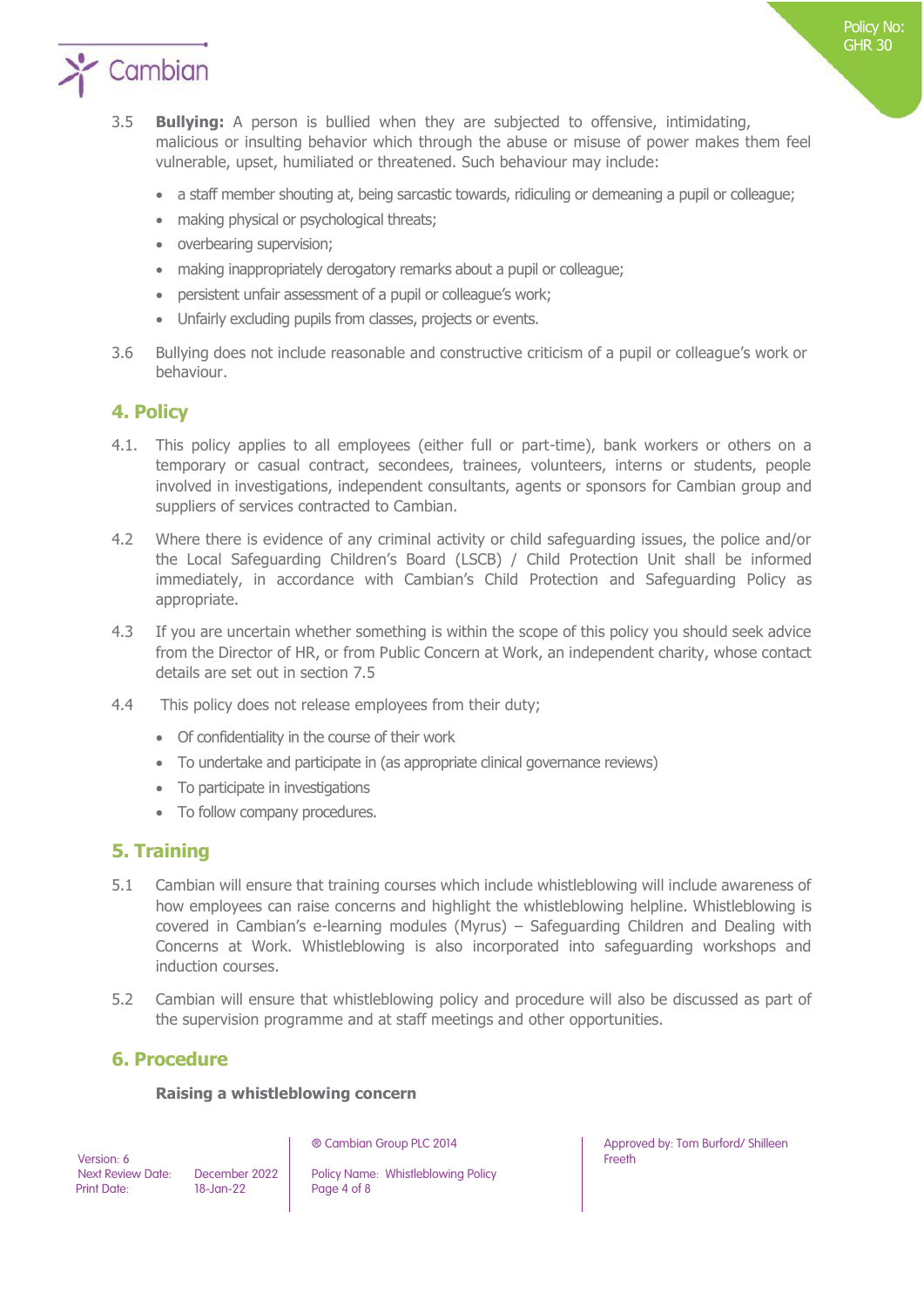

- 6.2. We would expect that in the majority of cases you will raise any concerns with your line manager, unless you suspect your line manager to be involved, in which case please contact the Regional Manager/Lead or the Managing Director of your division, functional head or any of the Whistleblowing Officers (Section 7.5). You may tell them in person or put the matter in writing if you prefer. They may be able to agree a way of resolving your concern quickly and effectively. Your manager should make a written record of your concern, and ensure that it is properly investigated, feeding back to you as appropriate. In all cases they should refer the matter to the Whistleblowing Officer so that a complete record of all such concerns and the action taken and outcomes, is recorded.
- 6.3. However, where the matter is more serious, or you feel that your line manager has not addressed your concern, or you prefer not to raise it with someone within Cambian for any reason, you should contact our confidential independent external telephone hotline, on 0800 086 9128 (a Freephone number). This hotline is run on a 24hours, seven days a week basis by Navex Global, an independent specialist provider of whistleblowing services. Alternatively, you can contact Navex Global's EthicsPoint online service and record your concerns using their secure on-line portal at cambiangroup.ethicspoint.com
- 6.4. EthicsPoint will take down a written summary of your concern and read this back to you to ensure that they have accurately recorded your concerns. EthicsPoint will then notify the Cambian Whistleblowing Officers that a concern has been raised with them by secure e-mail and the Whistleblowing Officers will ensure that an investigation commences. After you have completed your report you will be assigned a unique code called a 'report key'. You will need to write down your report key and password and keep them in a safe place. After 5-6 business days you will be able to use your report key and password to check your report for feedback or questions.
- 6.5. Whether an individual raises a concern confidentially, via EthicsPoint, with their line manager or in any other fashion, Cambian's investigation and response time will be consistent and Cambian will be accountable for the same level of response (see **'Investigation and outcome'** below).

## **Confidentiality**

- 6.6. Whichever route you use to raise your concern, we hope that people will feel able to voice whistleblowing concerns openly under this policy. However, if you want to raise your concern confidentially, we will make every effort to keep your identity secret. If it is necessary for anyone investigating your concern to know your identity, we will discuss this with you.
- 6.7. We do not encourage colleagues to make disclosures anonymously. Thorough investigation may be more difficult or impossible if we cannot obtain further information from you. It is also more difficult to establish the credibility of allegations. Whistleblowers who are concerned about possible reprisals if their identity is revealed should come forward to the Head of Legal or one of the other Whistleblowing Officers and appropriate measures can then be taken to preserve confidentiality. If you are in any doubt you can seek advice from Public Concern at Work, an independent whistleblowing charity who offer a confidential helpline for individuals who are thinking of whistleblowing. Their contact details are set out in section 7.5 of this policy.

Page 5 of 8

Policy No: GHR 30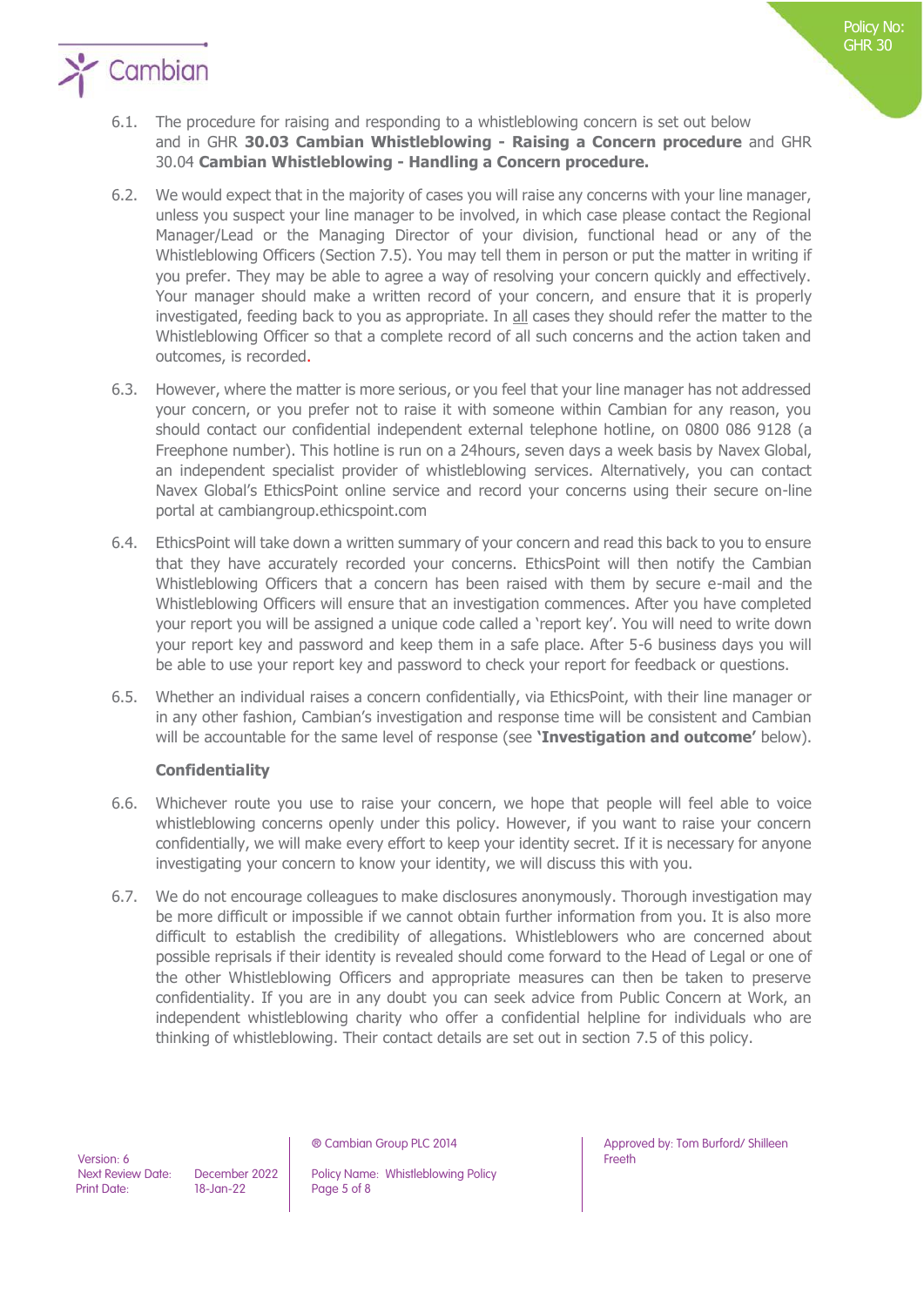

- 6.8. Cambian has a duty to pass on information to others if this is required as a matter of law or in the public interest. On occasion this may mean that this cannot be done without identifying the person who raised the concern, for example:
	- Because evidence is needed in court; or
	- Cambian is involved in legal proceedings and Cambian's papers are open to scrutiny. If this happens, Cambian will discuss this with the employee beforehand.

#### **Investigation and outcome**

- 6.9. All whistleblowing incidents, regardless of the route, are sent to the Head of Employee Relations, who will nominate an investigator or team of investigators with relevant experience and specialist knowledge of the subject matter. The relevant Managing director will also be notified in the first instance, unless they are directly implicated. If the whistleblowing incident concerns a procurement or financial irregularities, the Chief Finance Officer (CFO) and Group Financial Controller will also be notified in the first instance.
- 6.10. We will seek to inform you as soon as possible and in any event within 20 working days of either the outcome of our assessment or how the investigation is progressing. If you have raised a concern through the EthicsPoint hotline, you can always contact them for an update on progress at any time, as they will be kept abreast of how the investigation is progressing. You may be asked to provide further information from time to time. After 5-6 business days you will be able to use your report key and password to log back into the system and check your report for feedback or questions.

The investigator(s) may make recommendations for change to enable us to minimize the risk of future wrongdoing.

- 6.11. We will aim to keep you informed of the progress of the investigation and its likely timescale. However, sometimes the need for confidentiality may prevent us giving you specific details of the investigation or any disciplinary action taken as a result. You should treat any information about the investigation as confidential.
- 6.12. If we conclude that a whistleblower has made false allegations maliciously or with a view to personal gain, the whistleblower may be subject to investigation which may result in a disciplinary sanction. In an extreme case malicious or wild allegations could give rise to legal action on the part of the persons complained about.

#### **If you are not satisfied**

- 6.13. While we cannot always guarantee the outcome you are seeking, we will try to deal with your concern fairly and in an appropriate way. By using this policy you can help us to achieve this.
- 6.14. If you are not happy with the way in which your concern has been handled, you can raise it with one of the other Whistleblowing Officers

#### **External disclosures**

- 6.15. The aim of this policy is to provide an internal mechanism for reporting, investigating, remedying and learning from any wrongdoing in the workplace. In most cases you should not find it necessary to alert anyone externally.
- 6.16. The law recognises that in some circumstances it may be appropriate for you to report your concerns to an external body such as a regulator. It will very rarely if ever be appropriate to alert

Next Review Date: December 2022 Policy Name: Whistleblowing Policy<br>
Print Date: 18-Jan-22 Page 6 of 8 Page 6 of 8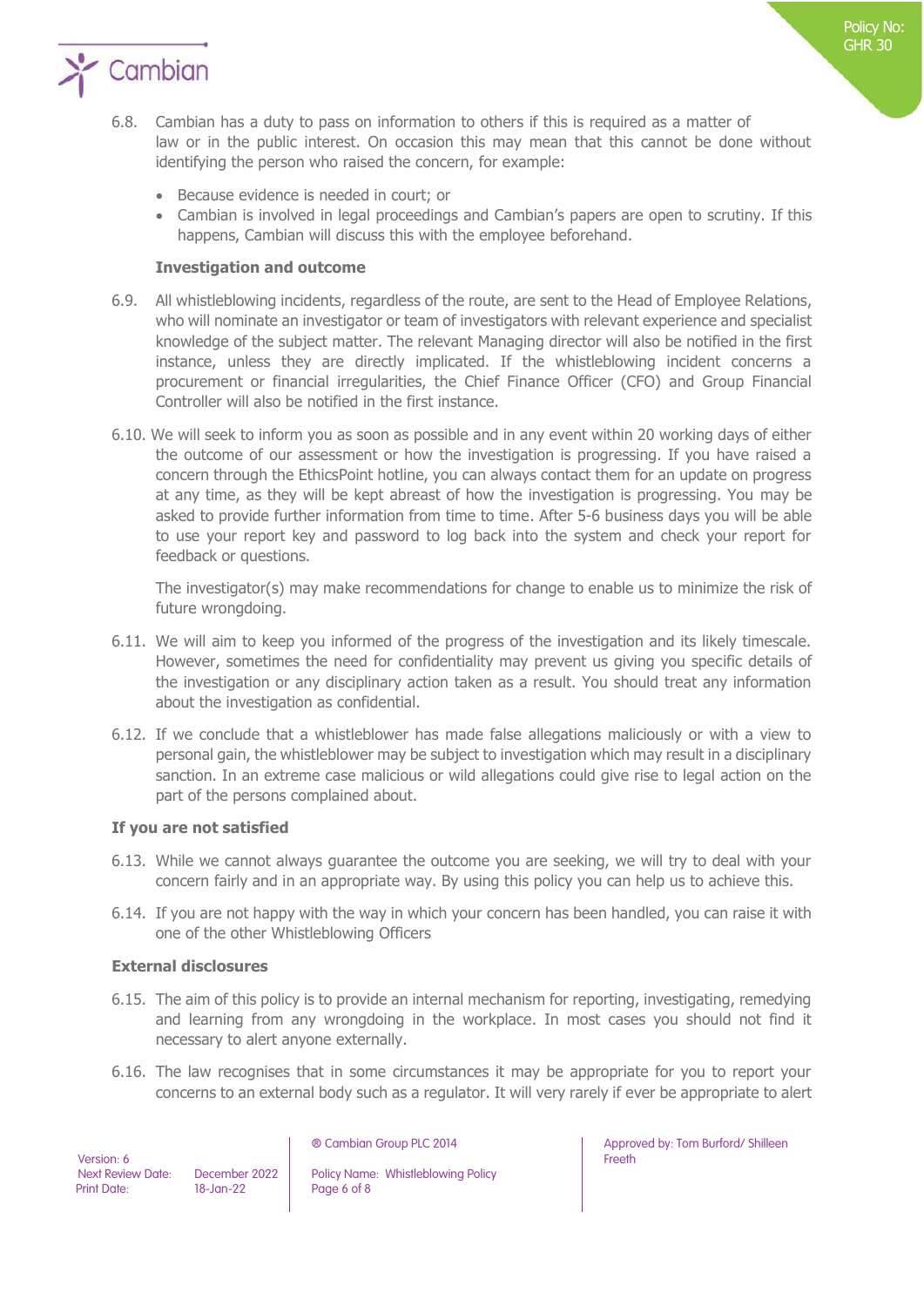

the media. We strongly encourage you to seek advice before reporting a concern to anyone external. The independent whistleblowing charity, Public Concern at Work, operates a confidential helpline. They also have a list of prescribed regulators for reporting certain types of concern. Their contact details are included in section 7.5.

6.17. Whistleblowing concerns usually relate to the conduct of our colleagues, but they may sometimes relate to the actions of a third party, such as a customer, supplier or service provider. In some circumstances the law will protect you if you raise the matter with the third party directly. However, we encourage you to report such concerns internally first.

#### **Protection and support for whistleblowers**

- 6.18. It is understandable that whistleblowers are sometimes worried about possible repercussions. We aim to encourage openness and will support colleagues who raise genuine concerns under this policy, even if they turn out to be mistaken.
- 6.19. Whistleblowers must not suffer any detrimental treatment as a result of raising a concern. Detrimental treatment includes dismissal, disciplinary action, threats or other unfavourable treatment connected with raising a concern. If you believe that you have suffered any such treatment as a result of raising a whistleblowing matter, you should inform the Whistleblowing Officers immediately. If the matter is not remedied you should raise it formally using our Grievance Procedure.
- 6.20. You must not threaten or retaliate against whistleblowers in any way. If you are involved in such conduct you may be subject to disciplinary action. In some cases the whistleblower could have a right to sue you personally for compensation in an employment tribunal.
- 6.21**.** An instruction to cover up wrongdoing is itself a disciplinary offence. If told not to raise or pursue any concern, even by a person in authority such as a manager, employees should not agree to remain silent. They should report the matter to one of the Whistleblowing Officers or the whistleblowing hotline.

## **7. Accountability**

- 7.1 The Whistleblowing Officers, whose details are set out in below have day-to-day operational responsibility for this policy, and must ensure that all managers, head teachers and other colleagues who may deal with concerns or investigations under this policy receive regular and appropriate guidance on its use.
- 7.4. All colleagues are responsible for the success of this policy and should ensure that they use it to disclose any suspected danger or wrongdoing.
- 7.5. Contact details:

| Whistleblowing<br>Hotline (24 hours)         | 0800 086 9128<br>(EthicsPoint)   |
|----------------------------------------------|----------------------------------|
| Navex Global's<br><b>EthicsPoint Website</b> | www.cambiangroup.ethicspoint.com |

Version: 6

Next Review Date: December 2022 Policy Name: Whistleblowing Policy<br>
Print Date: 18-Jan-22 Page 7 of 8 Page 7 of 8